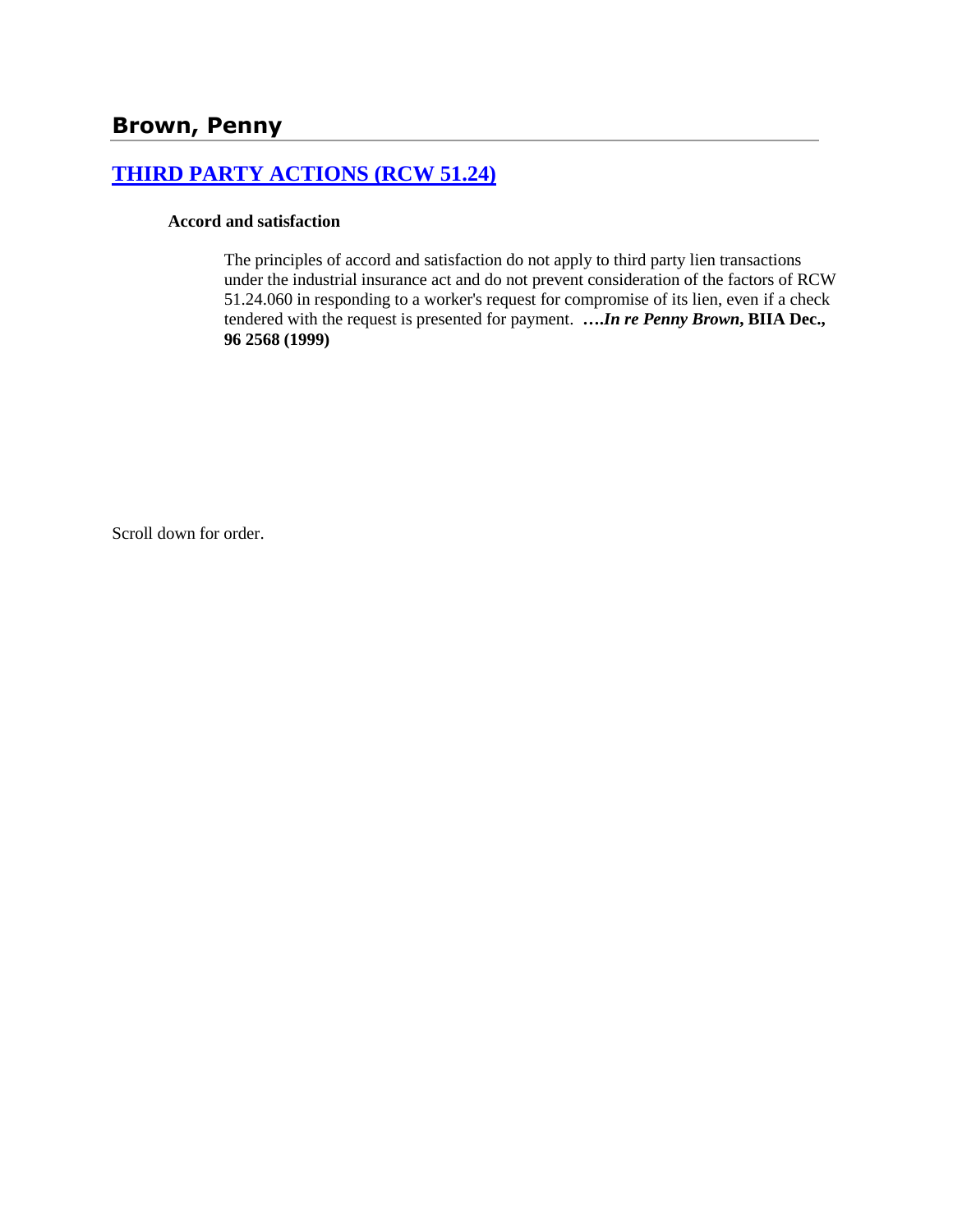## **BEFORE THE BOARD OF INDUSTRIAL INSURANCE APPEALS STATE OF WASHINGTON**

 **IN RE: PENNY BROWN ) DOCKET NO. 96 2568 ) CLAIM NO. T-669803 ) DECISION AND ORDER**  APPEARANCES: Claimant, Penny Brown, by Law Offices of Finch & Levandowski, P.L.L.C., per Richard Levandowski Self-Insured Employer, Central Kitsap School, by Craig, Jessup & Stratton, per Bernadette M. Pratt Department of Labor and Industries, by The Office of the Attorney General, per Diane H. Cornell, Assistant The claimant, Penny Brown, filed an appeal with the Board of Industrial Insurance Appeals on April 10, 1996, from an order of the Department of Labor and Industries dated February 8, 1996. The order adhered to the provisions of a July 17, 1995 order, which distributed the proceeds of a \$45,000 third party settlement with the net share to the self-insured employer determined to be \$18,679.54. **REVERSED AND REMANDED. DECISION** Pursuant to RCW 51.52.104 and RCW 51.52.106, this matter is before the Board for review and decision on a timely Petition for Review filed by the claimant to a Proposed Decision and Order issued on January 11, 1999, in which the order of the Department dated February 8, 1996, was affirmed. The Board has reviewed the evidentiary rulings in the record of proceedings and finds that no prejudicial error was committed and the rulings are affirmed. We have granted review in this appeal in order to direct the self-insured employer to consider the statutory factors in RCW 51.24.060 before exercising its discretion regarding the compromise of its lien against the third party settlement in this claim. The industrial appeals judge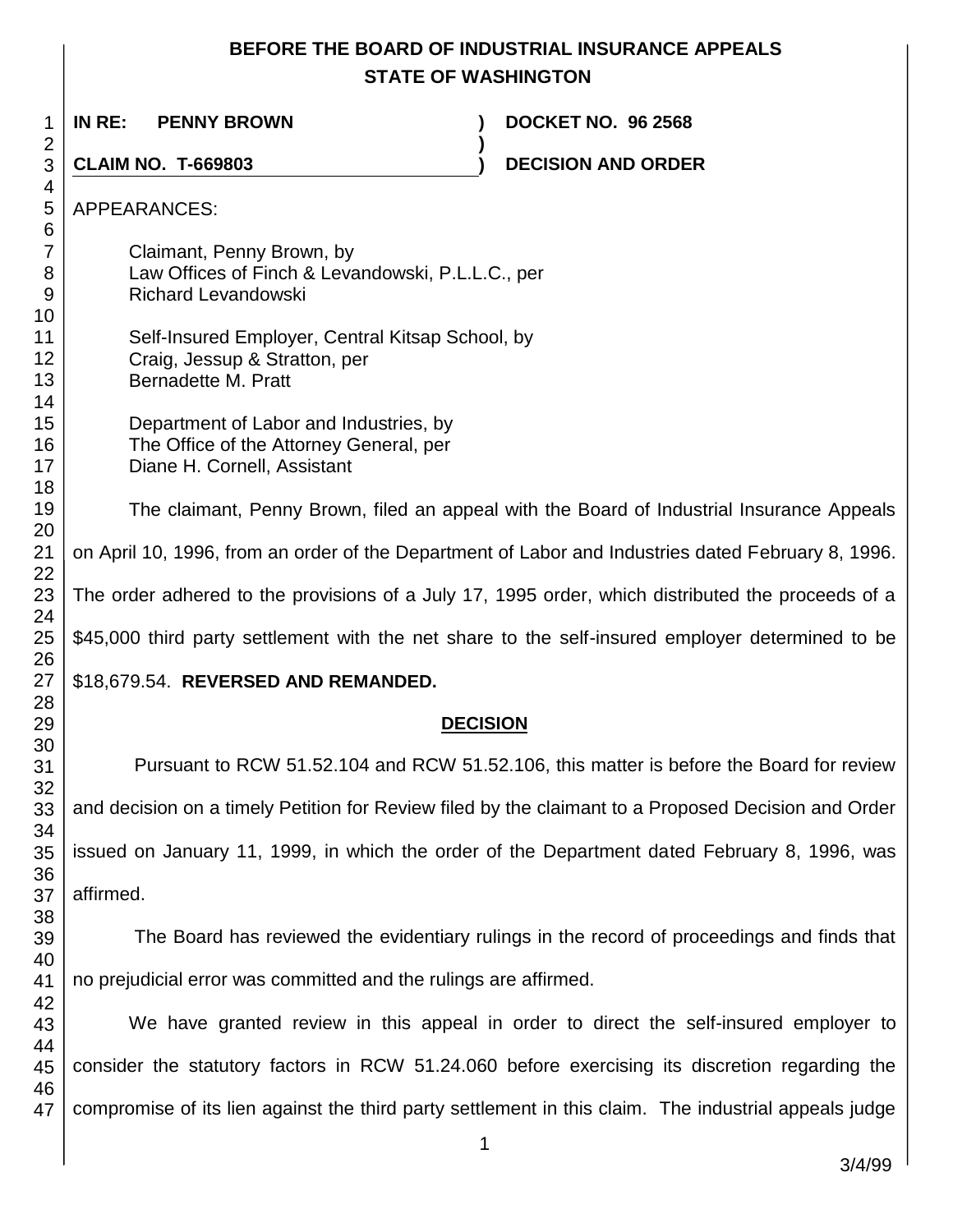properly disposed of the remaining issues. Specifically, he rejected the claimant's attempt to invoke the defense of accord and satisfaction to payment of any lien amount, and concluded that the Department calculation properly included time-loss compensation payments made to Ms. Brown between February and October 1994.

For purposes of clarity, we will briefly review the facts in this case. Ms. Brown has a complicated history of industrial injuries and unrelated, serious health problems. They are well summarized in the Proposed Decision and Order and we will not repeat them here. The injury that gave rise to the third party recovery arose from a November 25, 1992 motor vehicle accident in a school bus in which Ms. Brown was riding as a bus safety instructor. As a result of the accident, she injured her left arm and wrist. Recovery from that injury was complicated by her other health problems, and she was off work for varying periods of time, including periods between February 28, 1994 and October 11, 1994. Her claim for the November 25, 1992 industrial injury was open for vocational evaluation during that period, obligating the self-insured employer to continue payment of time-loss compensation until a determination that she was capable of gainful employment or claim closure. Ms. Brown accepted time-loss compensation payments under this claim number for that period without objection.

 While her claim was being administered, Ms. Brown pursued a third party action against the other driver in the accident and the insurance carrier that covered the school bus. Apparently her attorney had some communications with the self-insured employer's former claim service administrator, Johnson & Culberson, before July 1994. As a result of that contact, he arrived at a figure purporting to represent amounts paid by the self-insured employer on Ms. Brown's industrial injury claim through September 3, 1993. On July 1, 1994, Eberle Vivian replaced Johnson & Culberson as the self-insured employer's claims administrator.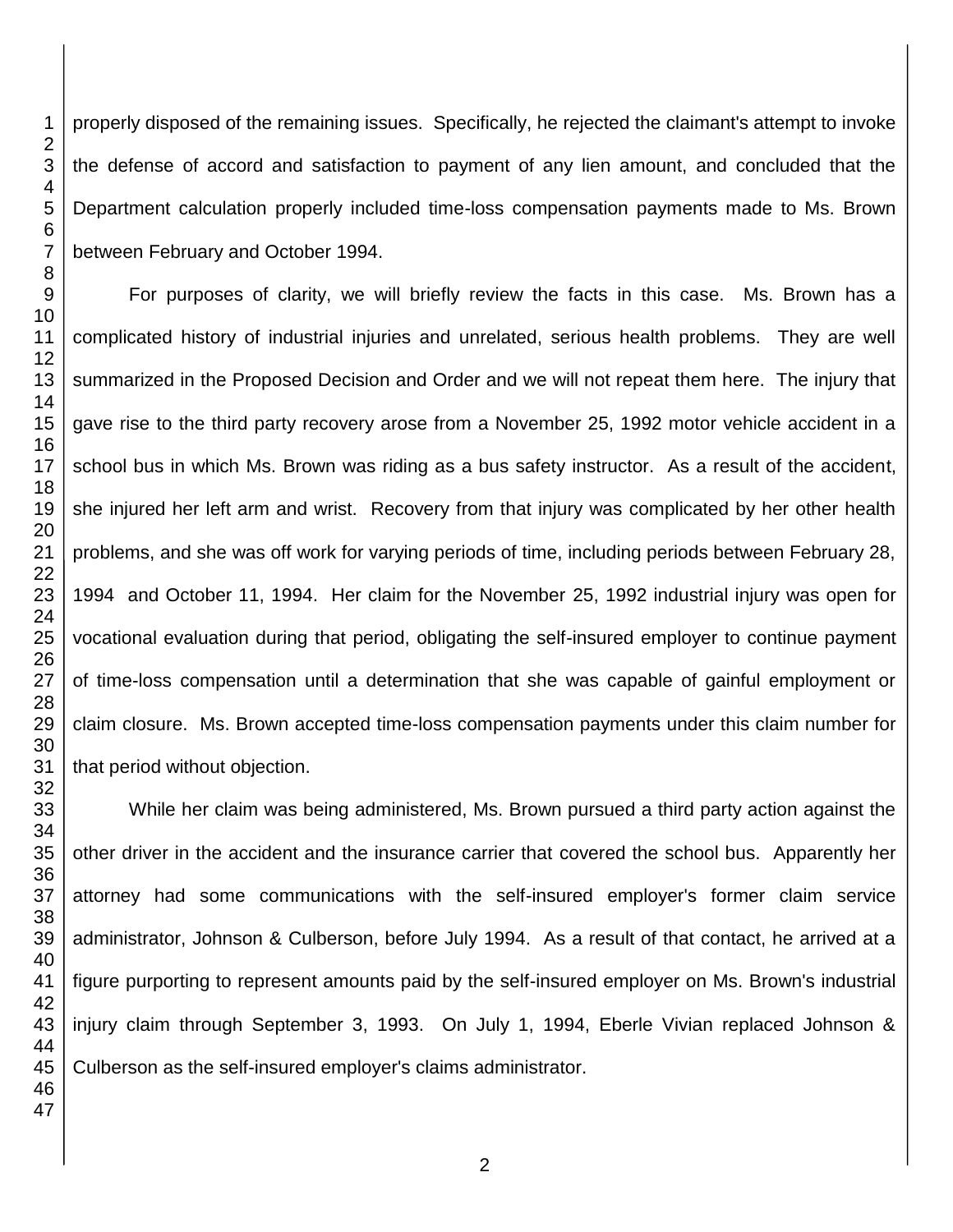On September 28, 1994, the claimant's attorney sent a letter to Geri Nelson, the account executive assigned by Eberle Vivian to Ms. Brown's claim. Exhibit No. 11. The letter did not directly request that the self-insured employer compromise its lien. However, it enumerated the factors that influenced Ms. Brown's acceptance of a third party settlement. It alleged that Johnson & Culberson had agreed to a lien compromise amount equal to \$8,638.50 (expenses through September 3, 1993) plus medical expenses and time-loss compensation related to the recovery period following carpal tunnel surgery performed on January 25, 1994.

In the September 28, 1994 letter, the claimant's attorney first raised the assertion that any time-loss compensation received after the recovery period from the carpal tunnel release surgery was unrelated to the injury. He indicated the average recovery period was four weeks. The attorney did not attempt to explain why his client accepted benefits she did not feel she was entitled to for the balance of almost a year. Nevertheless, he excluded from his calculation of the self-insured employer's lien amount any time-loss compensation paid after February 1994. Finally, he added the medical expenses incurred after September 3, 1993, and deducted the self-insured employer's share of attorney fees. He thus arrived at a total compromise lien amount of \$8,059.73 for the self-insured employer. He enclosed a check made out to the self-insured employer in that amount. Over the endorsement portion of the check he inserted language to the effect that acceptance and deposit of the check constituted full reimbursement of any amounts owed to the self-insured employer.

 Ms. Nelson testified that she knew what factors to consider in the event of a lien compromise request. However, she did not consider them in this case because the September 28, 1994 letter did not directly request a compromise. This is an unpersuasively narrow interpretation of the letter. The letter indicated a clear intent on the part of the claimant to have the self-insured employer compromise the lien. The self-insured employer was obliged to consider at least the statutory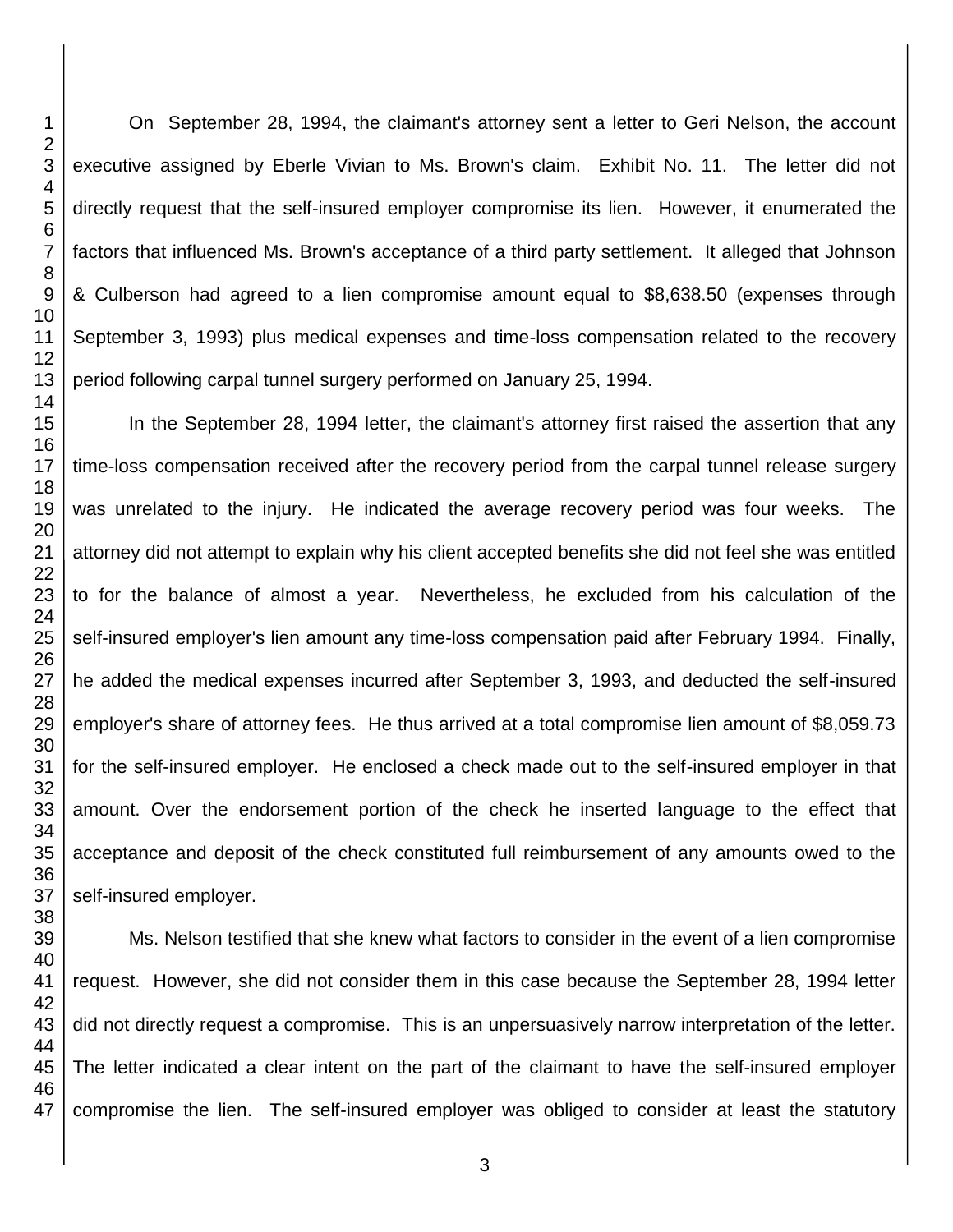factors outlined in RCW 51.24.060, and make a determination on the issue of compromise*. Hadley v. Department of Labor & Indus.*, 116 Wn.2d 897 (1991). Instead, Ms. Nelson simply deposited the check. In June 1995, she requested the Department to calculate the self-insured employer's lien. The Department did so, including the time-loss compensation paid between February 28, 1994 and October 11, 1994. The total lien amounted to \$18,679.54. In August and September 1995, Ms. Nelson requested that the claimant pay the balance of the lien.

The claimant raised the defense of accord and satisfaction, alleging that the self-insured employer's deposit of the \$8,059.73 check in September 1994 constituted acceptance of the claimant's lien calculations. Accord and satisfaction is a doctrine of contract law, a means by which disputed voluntary transactions may be compromised. The cases cited by the claimant in her Petition for Review all involve contract disputes. Even though one of the parties to the contract in *Department of Fisheries v. J-Z Sales Corp.,* 25 Wn. App. 671 (1980) was a state agency, the relationship between the parties arose out of a voluntary sale and purchase of fish eggs. As a party to a commercial transaction, a state agency is bound by the laws governing contracts of sale, including the doctrine of accord and satisfaction. The Workers' Compensation Act is not the equivalent of a contract. It is a creature of statute. *Crown Zellerbach Corp. v. Department of Labor & Indus*., 98 Wn.2d 102 (1982). As such it is not subject to the ordinary rules of commerce or common law. *Rector v. Department of Labor & Indus.*, 61 Wn. App. 385 (1991). Accord and satisfaction does not apply to third party lien transactions under the Industrial Insurance Act.

The claimant also seeks to characterize any time-loss compensation amounts paid after February 1994 as overpayments recoverable only under RCW 51.32.240 as if paid erroneously. However, the claimant did not provide any evidence in the record to establish that the payments were erroneous. She asserts that wage loss was not an item included in the settlement of the third party claim. The point of this assertion seems to be that any time-loss compensation she received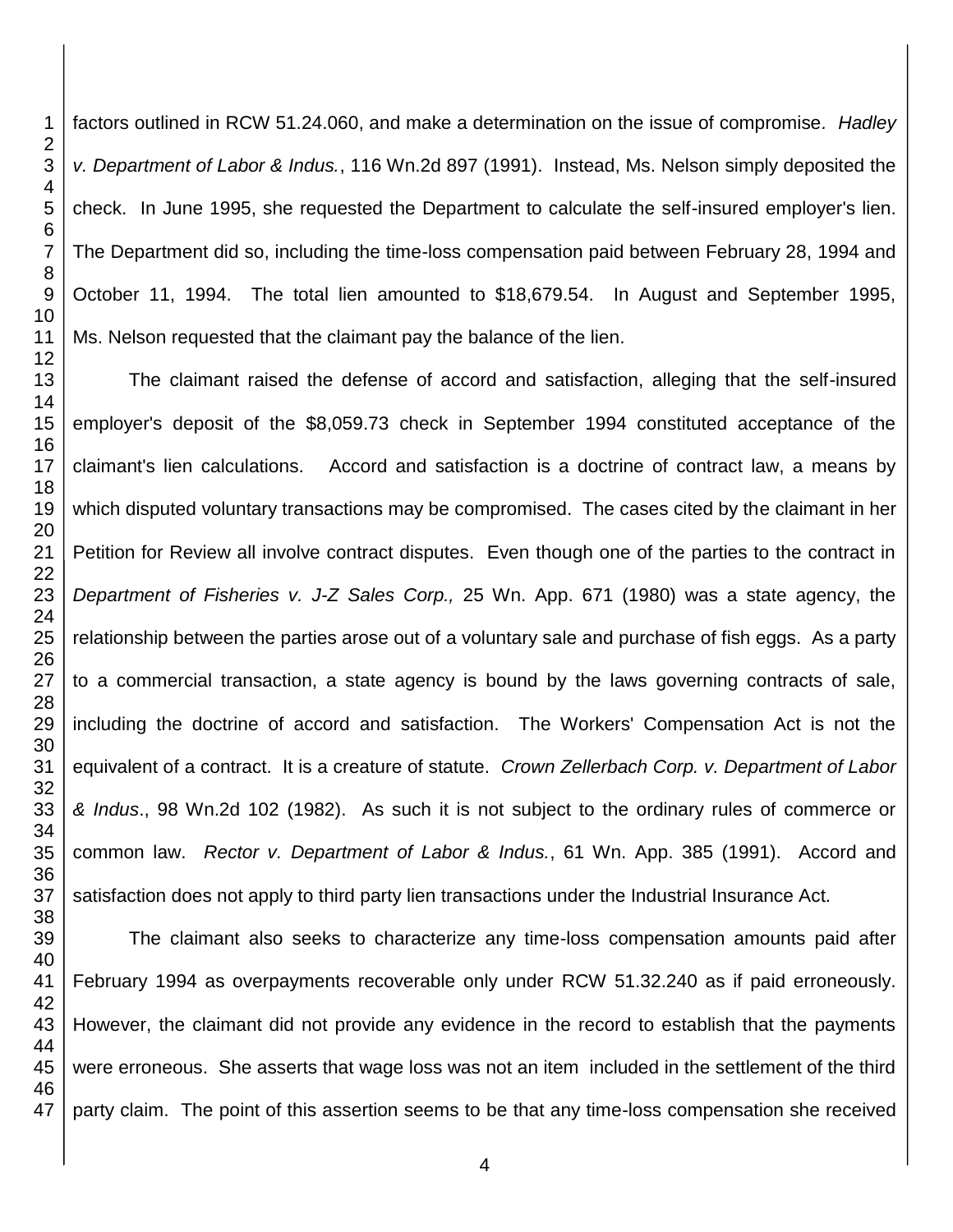does not, therefore, constitute a double recovery to the claimant. This allegation has no impact on the determination of whether the self-insured employer was legally obligated to make the time-loss compensation payments. Having made them as required by law in the administration of the claim, the self-insured employer is entitled to reimbursement for them. Ms. Nelson testified as to the legal and factual basis on which the payments were made and their relationship to the accepted condition. The amounts were properly included in the Department's calculation of the lien.

The Department order of February 8, 1996, should be reversed and the claim remanded to the Department with direction to require the self-insured employer to consider the statutory factors in RCW 51.24.060 and respond to the claimant's request for lien compromise. Upon receipt of that response, the Department should issue a further third party distribution order consistent with the self-insured employer's decision.

## **FINDINGS OF FACT**

- 1. On December 17, 1992, the Department of Labor and Industries received an application for benefits alleging an industrial injury to the claimant on November 25, 1992, during the course of her employment with Central Kitsap School. The claim was allowed and benefits paid. On July 17, 1995, the Department issued an order that distributed the proceeds of a \$45,000 third party settlement as follows: \$15,192.40 net share for attorney fees and costs; \$11,128.06 net share to the claimant; and \$18,679.54 net share to the self-insured employer. The order declared a statutory lien of \$28,199.10 and determined the claimant would be paid no further benefits until an excess of \$2,434.94 was expended. Following a timely protest from the claimant, the Department issued a February 8, 1996 order that adhered to the provisions of the July 17, 1995 order. The claimant mailed her Notice of Appeal from the February 8, 1996 order to the Board of Industrial Insurance Appeals on April 9, 1996. The Board received the Notice of Appeal on April 10, 1996.
- 2. The September 28, 1994 letter from the claimant's counsel to the self-insured employer's administrator outlined the claimant's request for lien compromise following settlement of third party litigation regarding the claimant's November 25, 1992 industrial injury.

1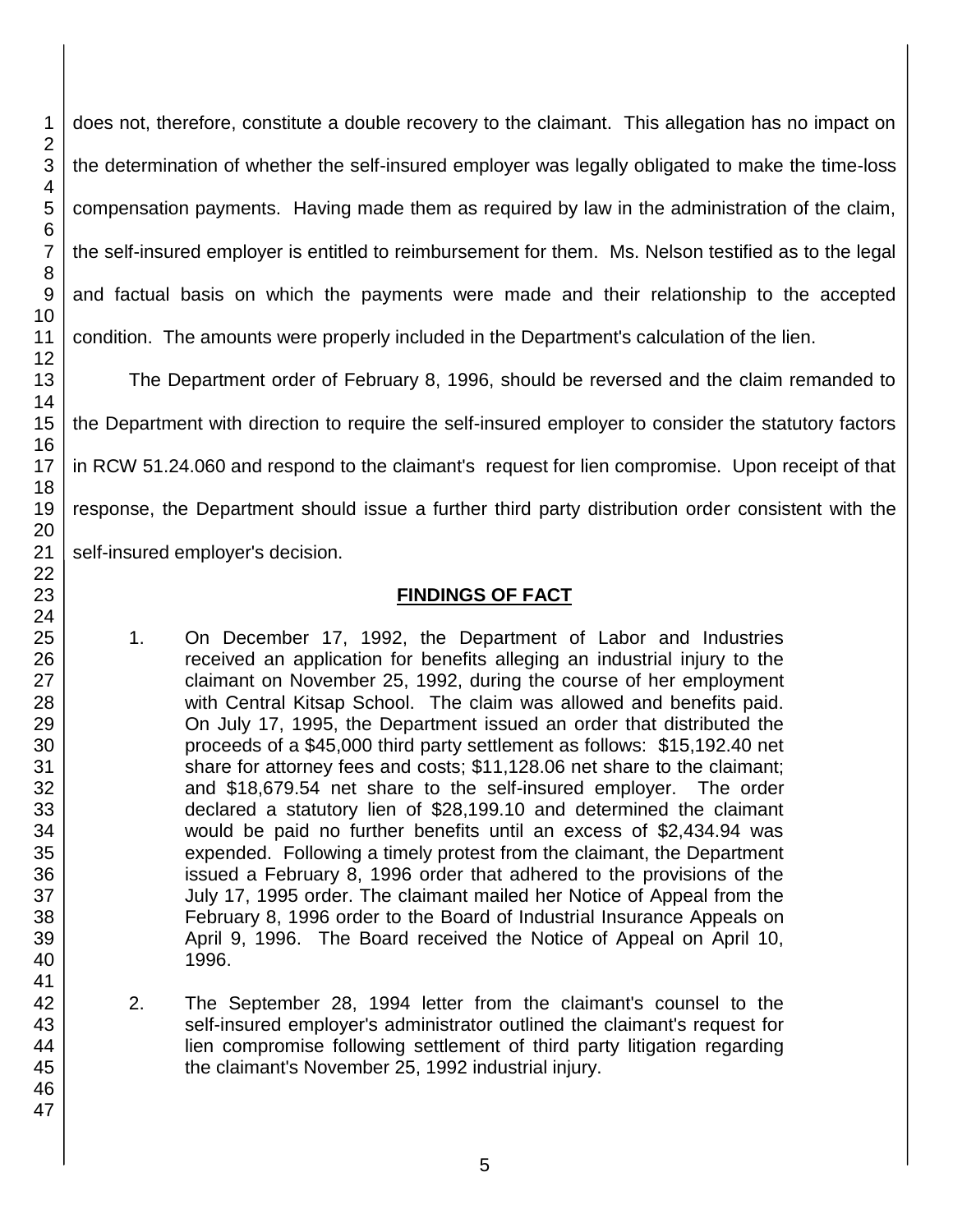- 3. The self-insured employer did not consider the statutory factors outlined in RCW 51.24.060 and respond to the claimant's request for lien compromise.
- 4. The self-insured employer complied with Department orders that directed payment of industrial insurance benefits for the period February 28, 1994 through October 11, 1994, and for a permanent partial disability award. These orders and payments were not protested or appealed by either the claimant or the self-insured employer.
- 5. The claimant presented no evidence disputing the accuracy of the calculations in the February 8, 1996 order of the Department of Labor and Industries.

## **CONCLUSIONS OF LAW**

- 1. The Board of Industrial Insurance Appeals has jurisdiction over the parties and the subject matter of this timely filed appeal.
- 2. The common law contract doctrine of accord and satisfaction does not apply to the distribution of third party settlement proceeds because that is governed by statute, RCW 51.24.060.
- 3. The self-insured employer was legally obligated to administer the claim through the issuance and payment of time-loss compensation orders for the period from February 28, 1994 through October 11, 1994. These orders were not protested and became final.
- 4. The Department of Labor and Industries correctly calculated the distribution of the third party settlement proceeds for Ms. Brown's November 25, 1992 industrial injury, absent an agreement by the self-insured employer to compromise its lien against the proceeds of the third party settlement.
- 5. The self-insured employer is legally obligated to consider the claimant's request for compromise of its lien against the proceeds of the third party settlement, specifically considering the statutory factors outlined in RCW 51.24.060, and to thereupon respond to the claimant's request for lien compromise.
- 6. The February 8, 1996 order is incorrect and is reversed. The claim is remanded to the Department with direction to issue a further order requiring the self-insured employer to consider the claimant's request for compromise of its lien against the proceeds of the third party settlement, specifically considering the statutory factors outlined in RCW 51.24.060, and to thereupon respond to the claimant's request for lien compromise.